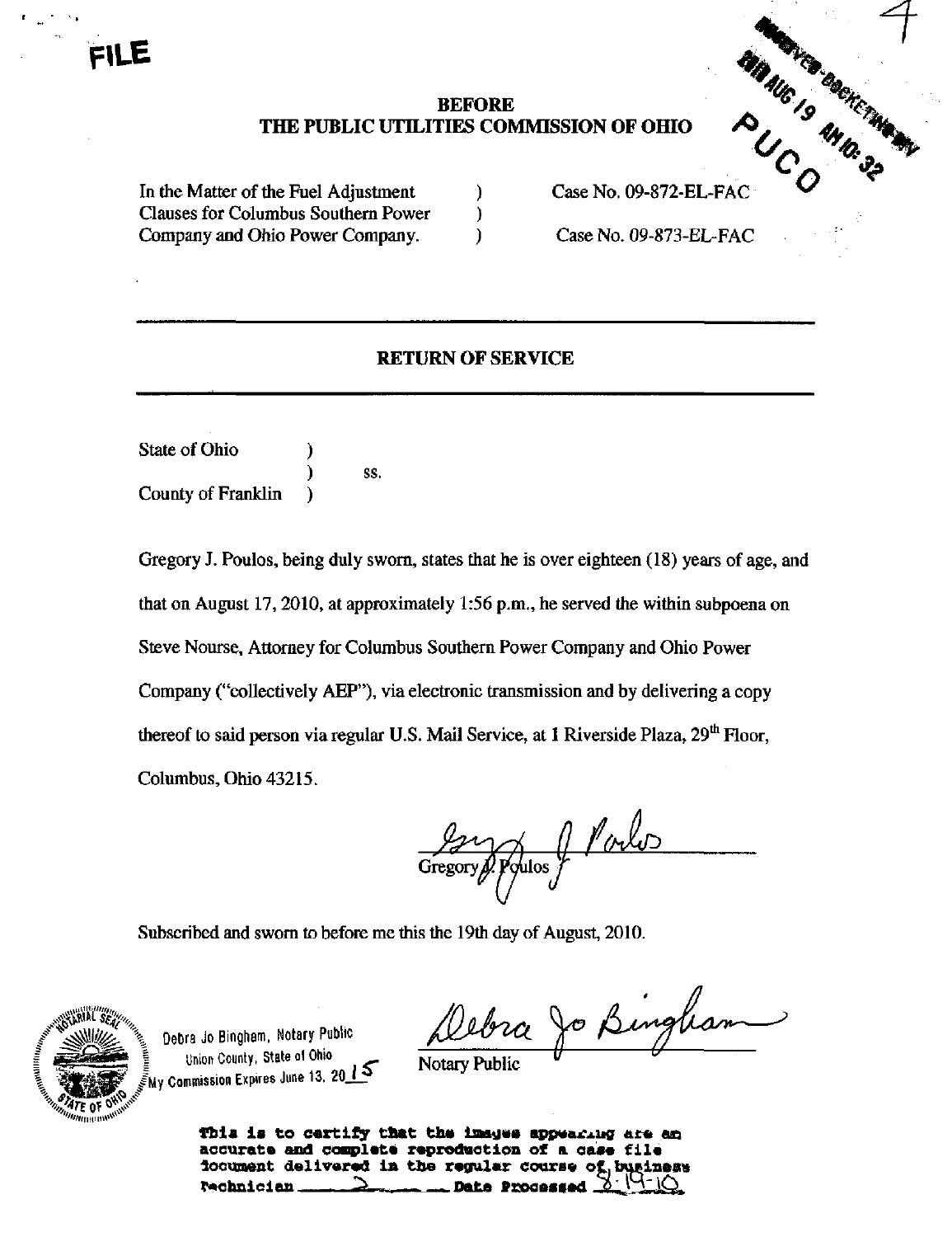### CERTIFICATE OF SERVICE

I hereby certify that the foregoing Retum of Service was served by regular U.S.

Mail, postage prepaid, upon the persons listed below, this  $19<sup>th</sup>$  day of August 2010.

Michael E. Idzko Assistant Consumers' Counsel

### **SERVICE**

Steven T. Nourse American Electric Power Service Corp. 1 Riverside Plaza, 29<sup>th</sup> Floor Columbus, OH 43215 stnourse@aep.com

Thomas McNamee Werner Margard, III Ohio Attorney General's Office Public Utilities Commission of Ohio 180 East Broad Street, 6<sup>th</sup> Floor Columbus, OH 43215 [Thomas.mcnamee@puc.state.oh.us](mailto:Thomas.mcnamee@puc.state.oh.us)  [Wemer.margard@puc.state.oh.us](mailto:Wemer.margard@puc.state.oh.us) 

Samuel C. Randazzo Lisa G. McAlister Joseph M. Clark Mc Nees Wallace & Nurick, LLC 21 East State Street, 17<sup>th</sup> Floor Columbus, OH 43215 [sam@wmncmh.com](mailto:sam@wmncmh.com)  lmcalister@mwncmh.com [iclark@mwncmh.com](mailto:iclark@mwncmh.com)

Attorneys for Industrial Energy Users-Ohio

Clinton A. Vince Douglas G. Bonner Daniel D. Bamowski Keith C. Nusbaum Emma C. Hand Sonnenschein Nath & Rosenthal 1301 K Street NW Suite 600, East Tower Washington, DC 20005 [cvince@sonnenschein.com](mailto:cvince@sonnenschein.com)  [dbonner@sonnenschein.com](mailto:dbonner@sonnenschein.com)  dbamowski @ [sonnenschein.com](http://sonnenschein.com) ehand @ [sonnenschein.com](http://sonnenschein.com) [knusbaum@sonnenschein.com](mailto:knusbaum@sonnenschein.com) 

Attorneys for Ormet Primary Aluminum Corporation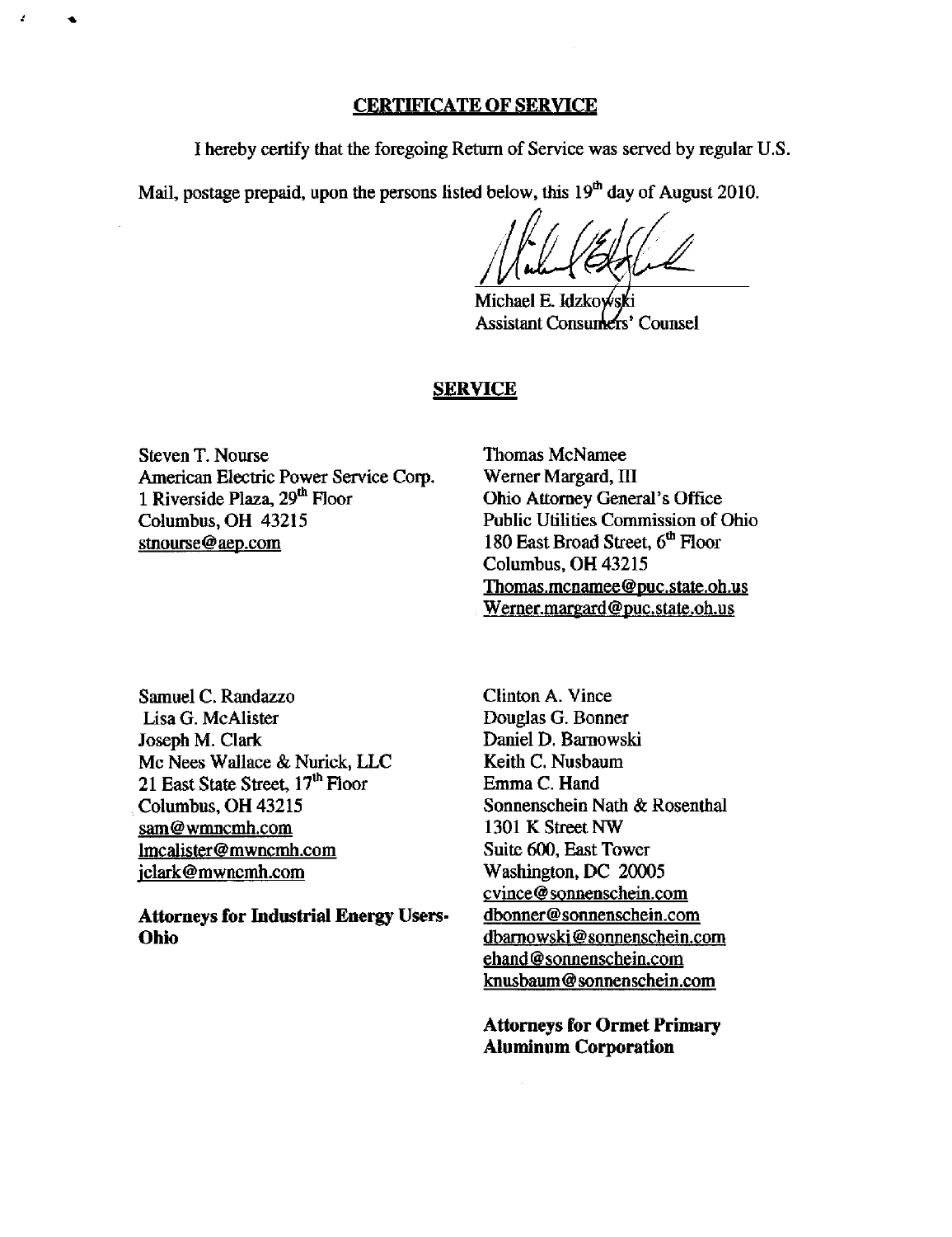# STATE OF OHIO PUBLIC UTILITIES COMMISSION 180 EAST BROAD STREET COLUMBUS, OHIO 43266-0573

Ted Strickland GOVERNOR



# THE PUBLIC UTILITIES COMMISSION OF OHIO SUBPOENA DUCES TECUM

TO: Steve Nourse AEP Ohio. 1 Riverside Plaza Columbus. Ohio 43215

Upon application of Counsel for the Office of the Ohio Consumers' Counsel ("OCC"). Columbus Southern Power and Ohio Power Company ("AEP Ohio") are hereby required to provide a witness or witnesses to appear at the hearing scheduled for August 23, 2010 at the offices of the Public Utilities Commission of Ohio ("PUCO" or "Commission") located at 180 E. Broad Street, 18th Floor, Columbus, Ohio 43215 at  $10:00$  a.m. The witness or witnesses are required to attend the hearing until his/her/their testimony is completed, upon cross-examination, regarding the treatment of deferrals in connection with a "special arrangement" contract and amendments between AEP Ohio and Ormet Primary Aluminimi Corporation ("Ormet") as addressed in cases before the PUCO (e.g. Case No. 09-1095-EL-RDR. 09-1906-EL.ATA, 09-119-EL.AEC, 08-1338- EL-AAM, and 08-1339-EL-UNC).

The witness(es) shall attend from day to day until the hearing is completed to provide testimony and infonnation conceming the Ormet deferrals. The witness(es) shall be knowledgeable in the aforementioned matters and the documents that are more fully